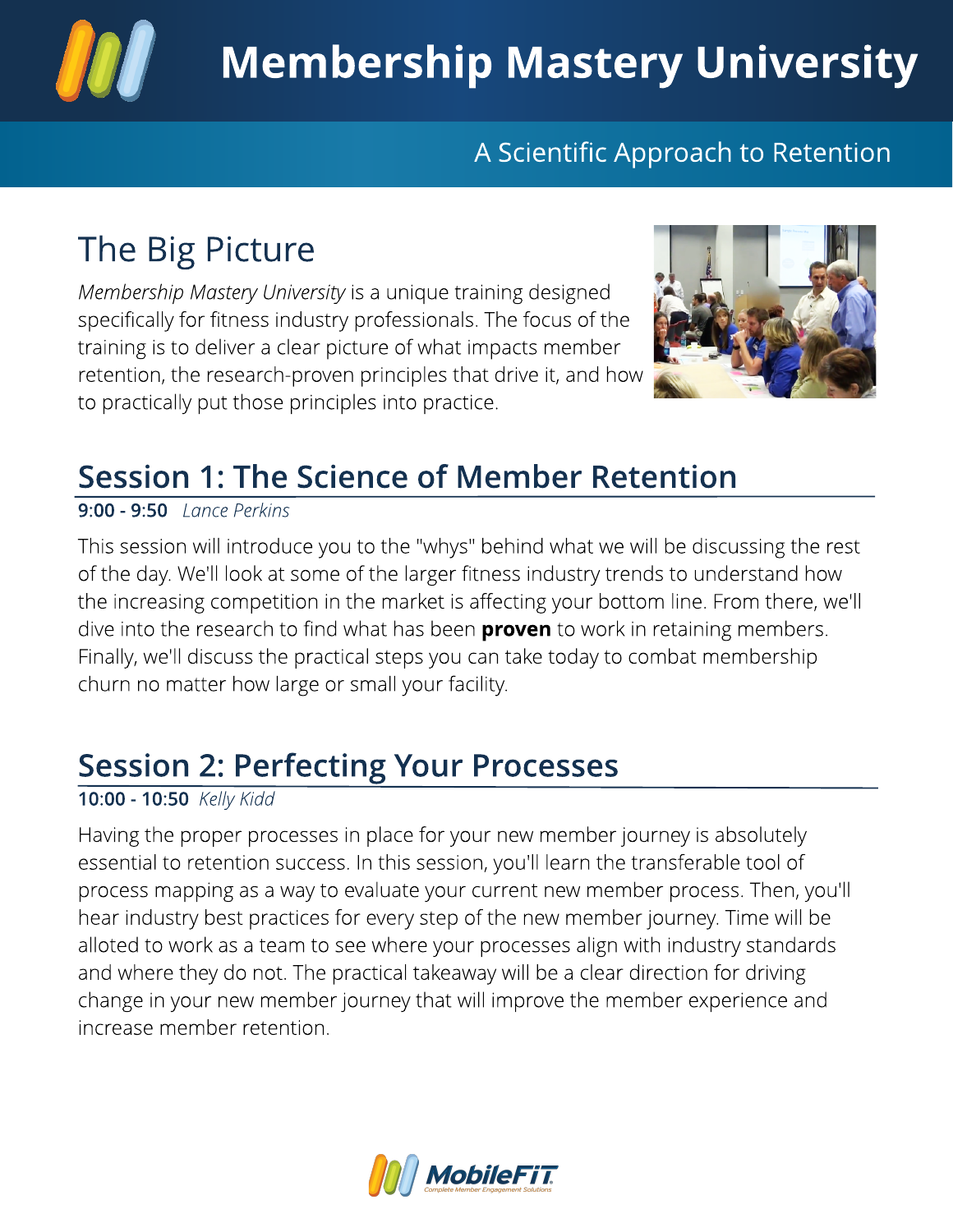### Session 3: Measuring for Success

#### 11:00 - 11:50 **Rich Humphrey**

In order to achieve retention success, you also need to create a culture of measuring performance in each step of the member journey. In this session you'll be introduced at Key Performance Indicators (KPIs) as way to measure results and even predict future outcomes. You'll learn to apply these KPIs to your new member process to develop simple-to-use metrics for your team that align with industry best practices.

### Break for Lunch

12:00 - 12:30 Lunch is provided

## Session 4: Putting It In Practice

#### 12:30 - 1:20 Adam McIver

Adam and his team led a restructuring of the new member sales and onboarding process at their 16-branch YMCA Association. In a single year, their efforts yielded a 50% increase in new member retention, a 4% increase in overall member retention, and a 4% increase in membership revenue in a single year. Adam will discuss the key moves they made to achieve such success. There will also be time for Q & A at the end of the session.

### Session 5: Behavioral Coaching

#### 1:30 - 2:45 Kellly Kidd

Research has shown that exercise prescription alone has no impact on member retention or helping members change their health behaviors. Instead of just teaching a new member how to exercise, research confirms that we should be teaching them how to change their behavior. In this session, you will learn how to drive real behavioral change in members that dramatically extends membership life. The material covered is specifically designed to be easily transferable so you can pass on what you learn to your team.